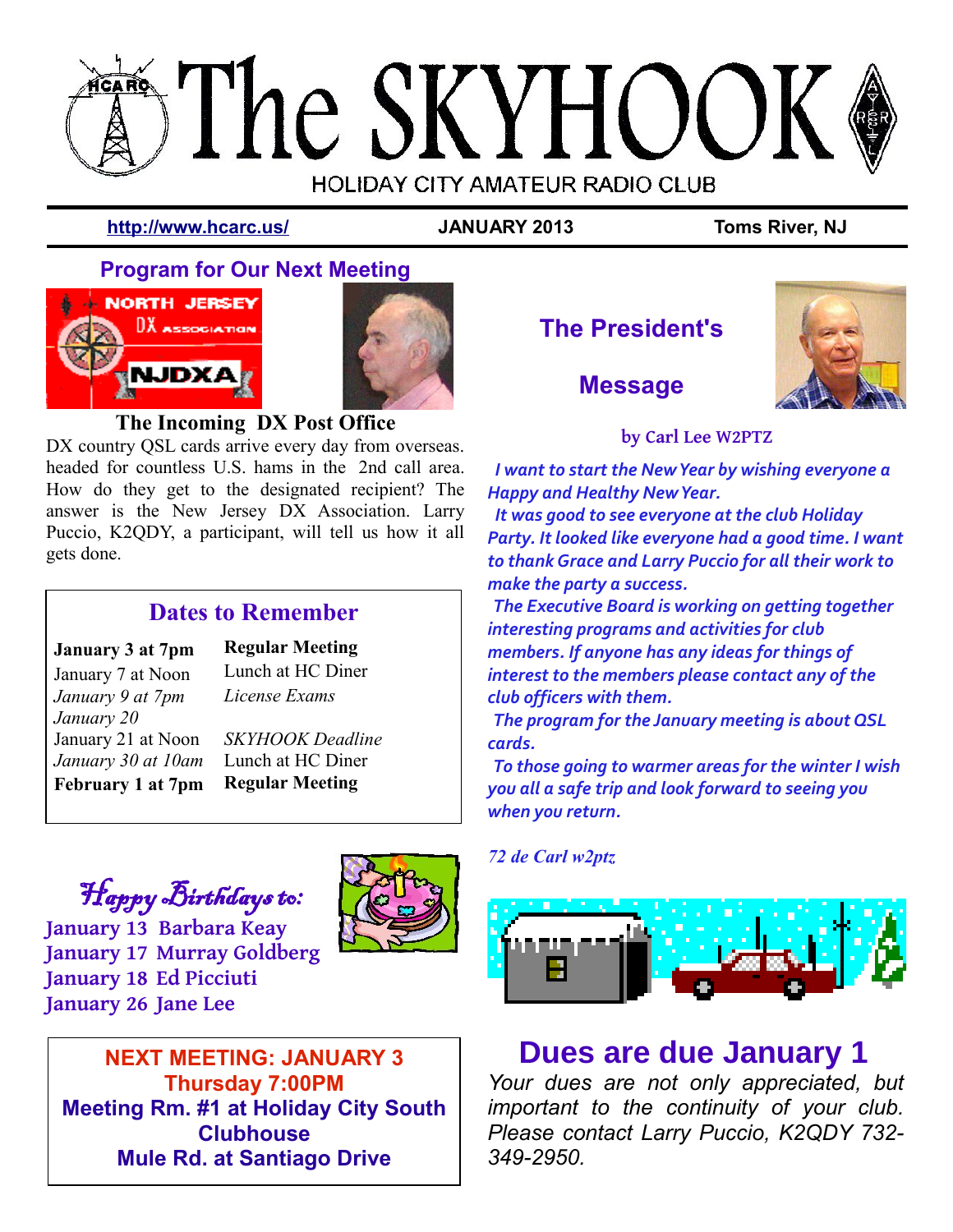

## **Dear Elmer, Can I Work DX with an Indoor Antenna?**

Dear Friend,

 Indoor antennas don't work as well as outdoor antennas. One reason is they pick up interference from, and may interfere with, TV sets, computers, and other equipment. Other considerations are limited height, signal loss in walls and roof, and increased RF radiation exposure.

 However, if you can get the antenna up high enough, and away from the household electrical wiring, you can do quite well, and you don't need lightning protection.

 On 7 MHz to 30 MHz, you can work DX with a simple center-fed half-wave wire dipole, high in the attic. I prefer dipoles indoors because they don't need a good ground, which is hard to find indoors. You will need an antenna tuner. Digital modes, such as CW, RTTY and PSK31 work better than SSB.

 If you can invest around 500 bucks, get an MFJ Ultra Hi Q Loop antenna. It's only 3 feet in diameter, has an internal remotely controlled antenna tuner, and works great. Russ Young WA2VQV works DX using one in his attic. One advantage is it's easier to find a place for it away from house wiring. There's a version (MFJ-1788) that even covers 15 to 40 meters.

 For bands above 30 MHz, interference is much less of a problem, but don't expect any DX. A Jpole antenna is a good choice for FM and digital modes, and a half-wave dipole is a good starter antenna for CW and SSB.

So go have some fun. 73,

Elmer

*If you need an answer or an explanation about any radio subject, send SKYHOOK an e-mail beginning with "Dear Elmer,". The e-mail address is [KQ4WR@arrl.net](mailto:KQ4WR@arrl.net.?subject=Dear%20Elmer)*

# HCARC Official Badge Ordering

The club's official badge maker is the Capital Engraving Co. in Longview, WA. To order a badge, simply call Capital at 1-800- 628-4985 after 1PM M-F. All that is required is to give your call and first name and your mail address. Use your credit card to pay. Cost is \$12.50 plus \$2 S&H. Al Ross WA7UQE will take care of you and create an official logo and club name on your personal badge.

#### *Our VE Crew*

Murray KD2IN, John K2JWH, Ed, W1EAP, Larry K2QDY, Jamie W2QO, John KQ4WR, Stan KB2PD, Steve N2WLH, Kevin W2FA, Ed WA2NDA, Walter KC2LFD.

*License exams are given on the second Wednesday of each month at Holiday City South Clubhouse, Bldg A, which is at the corner of Mule Rd. and Santiago Dr. Directions: Go to Mule Rd. and to the corner of Santiago Dr. Turn into*

*Santiago Dr., then into the parking lot in front of the pool. Enter bldg. On right*

#### **CLUB COMMITTEES**

*Refreshments:* Ed Baronowski *[www.hcarc.us](http://www.hcarc.us/) Webmaster:* Steve N2WLH, Carl W2PTZ *Publicity:* Ed W1EAP *Programs:* Murray KD2IN *Sunshine:* Dave WA2DJN *Field Day:* Larry K2QDY *VE Sessions:* Larry K2QDY & the crew *Skyhook:* John Roberts KQ4WR *Fund Raising:* vacant *Membership:* Murray KD2IN

#### HOLIDAY CITY AMATEUR RADIO CLUB Toms River, New Jersey

|                        | Web Site www.hcarc.us |                    |                    |
|------------------------|-----------------------|--------------------|--------------------|
| President              | Carl Lee              |                    | W2PTZ 732 237-2421 |
| Vice President         | vacant                |                    |                    |
| Secretary              | John Hann             | K2JWH              | 609 660 - 0985     |
| Treasurer              | Larry Puccio          | K <sub>2</sub> ODY | 732 349-2950       |
| <b>Executive Board</b> | John Roberts          | KO4WR              | 732-350-1162       |
| Executive Board        | Ed Picciuti           | W1EAP              | 732 736-0955       |
| <b>Executive Board</b> | Don Smith             | W2III              | 732 505-4821       |
| W2HC Trustee           | Don Smith             | W2III              | 732 505-4821       |

Membership is open to all interested persons. Ham license is not required. Dues are \$20.00 per year, payable Jan 1<sup>st</sup>. Members joining during the year will have the dues prorated. Family membership \$30.00.

---------------------------------------------------------- Meetings are held on the first Thursday of every month, at 7:00 pm. Location: Meeting Room #1 in the Holiday City South Clubhouse. Directions: Go to Mule Rd. and to the corner of Santiago Dr. Turn into Santiago Dr., then into the parking lot in front of the pool. Enter bldg. On right.

--------------------------------------------------------- The SKYHOOK is published monthly. Editor and Publisher: John Roberts KQ4WR phone: 732 350-1162 E-mail [KQ4WR@arrl.net](mailto:KQ4WR@arrl.net) Send all newsletter items to: John Roberts 7 Lincoln Ct. Whiting, NJ 08759-1505, or e-mail [KQ4WR@arrl.net](mailto:KQ4WR@arrl.net)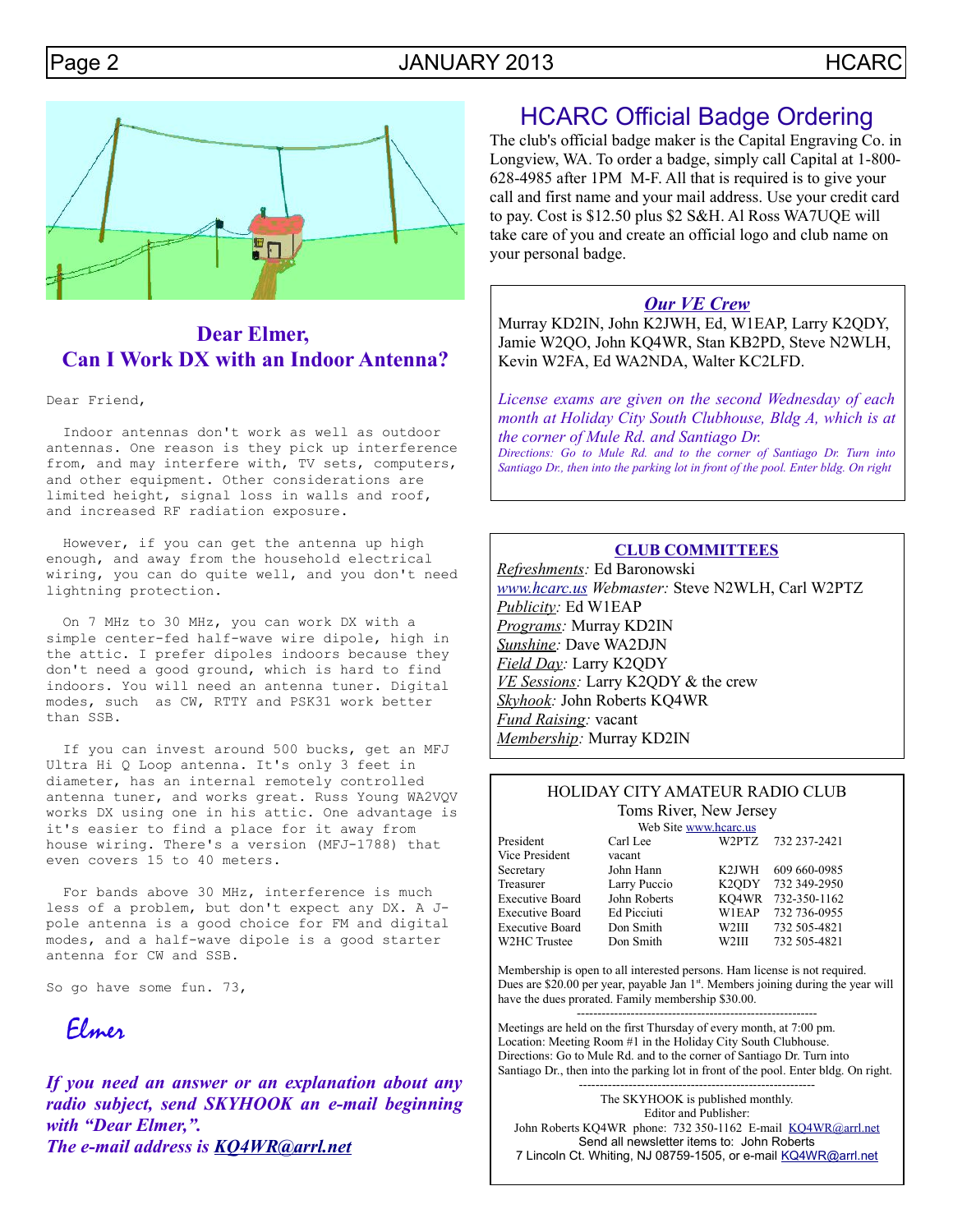# **The Ten Meter Band**

by John Roberts KQ4WR

 Ten Meters is not often "open", but when it's hot, it's very hot. Now that we are near the peak of the eleven-year sunspot cycle, you can expect amazing, but brief, openings. Look for Europe in the late morning, South America in mid-afternoon, Asia in the early evening.

 It's a really unpredictable band. My son, KD4WCL, worked New Zealand on SSB with only 20 watts and a simple wire dipole. I note that Russ Young, WA2VQV, works 10m DX from mid-afternoon into mid-evening, but my experience is that the band usually opens and closes hours earlier, when it does open.

 The good news is that there are CW beacons operating on 28.200. If you hear them, the band is alive to that part of the world.

 If there's no DX, call CQ and rag chew with a local. Back in the 50's, 10m was a preferred band for a local QSO, especially for mobiles. That was before CB, repeaters and cell phones, but phone patches were common, so mobiles could phone home if stuck in traffic.

| 28.000-28.070 | CW (DX, QRS, QRP, W1AW, etc)                                          |  |
|---------------|-----------------------------------------------------------------------|--|
| 28.070-28.120 | RTTY & Data (Packet on 28.1023 or<br>28.1043; PSK31 on 28.120)        |  |
| 28.120-28.189 | Automatically controlled data stations                                |  |
| 28.190-28.225 | Beacons (Includes IBP/NCDXF Beacons<br>on a 3-minute cycle at 28.200) |  |
| 28.225-28.300 | CW                                                                    |  |
| 28.300-28.500 | SSB (QRP Calling Freq is 28.385)                                      |  |
| 28.500-29.000 | SSB (W1AW on 28.590; SSTV on<br>28.680)                               |  |
| 29.000-29.200 | AM                                                                    |  |
| 29.300-29.510 | Linear Downlink (AMSAT OSCAR 7 on<br>29.400-29.502)                   |  |
| 29.520-29.580 | FM Repeater Inputs                                                    |  |
| 29.600-29.610 | <b>FM</b> Simplex                                                     |  |
| 29.620-29.700 | <b>FM Repeater Outputs</b>                                            |  |

**Technicians and Novices are limited to 200W PEP, and may only use CW 28.000 to 28.300, and SSB 28.300 to 28.500. All other hams may use up to 1500W PEP on the entire band.**



# **Ham Band Chart Available**

The ARRL Band Chart can be downloaded at: [http://www.arrl.org/files/file/Hambands color.pdf](http://www.arrl.org/files/file/Hambands%20color.pdf)

You may want to print it out like a centerfold or 2-page poster. Note that there are some changes, including frequency changes to the third channel of the 60m band, since the previous edition. Just enter the http...pdf line shown above into the address line of your browser, and select Download File. The pdf file should appear in your Downloads folder, ready to view or print. The chart is updated from time to time as the FCC rules change, but the latest version will probably have the same Internet address.

ICOM has a similar chart and other useful charts and tables at: <http://www.icomamerica.com/en/amateur/amateurtools/> but these may not be automatically kept up to date.

# **2013 Holiday List**

Jan 01 New Years Day\* Jan 21 M L King Day Feb 2 Sausage Day Feb 13 Ash Wednesday Feb 14 Valentine's Day Feb 18 Presidents Day Mar 10 DST Begins Mar 17 St. Patrick's Day Mar 26 Passover\* Mar 31 Easter Sunday May 09 Ascension Day May 12 Mothers Day May 27 Memorial Day Jun 14 Flag Day Jun 16 Fathers Day **Jun 29-Jun 30 Field Day** Jul 04 Independence Day Sept 02 Labor Day Sept 05 Rosh Hashanah\* Sept 11 First-Responders Day Sept 14 Yom Kippur\* Oct 14 Columbus Day Oct 31 Halloween Nov 1 All Saints Day Nov 03 DST Ends Nov 05 Election Day Nov 11 Veterans Day Nov 28 Hanukkah (first day)\* Nov 28 Thanksgiving Day Dec 07 Pearl Harbor Day Dec 25 Christmas Day

**\***begins at sundown of the day before date shown